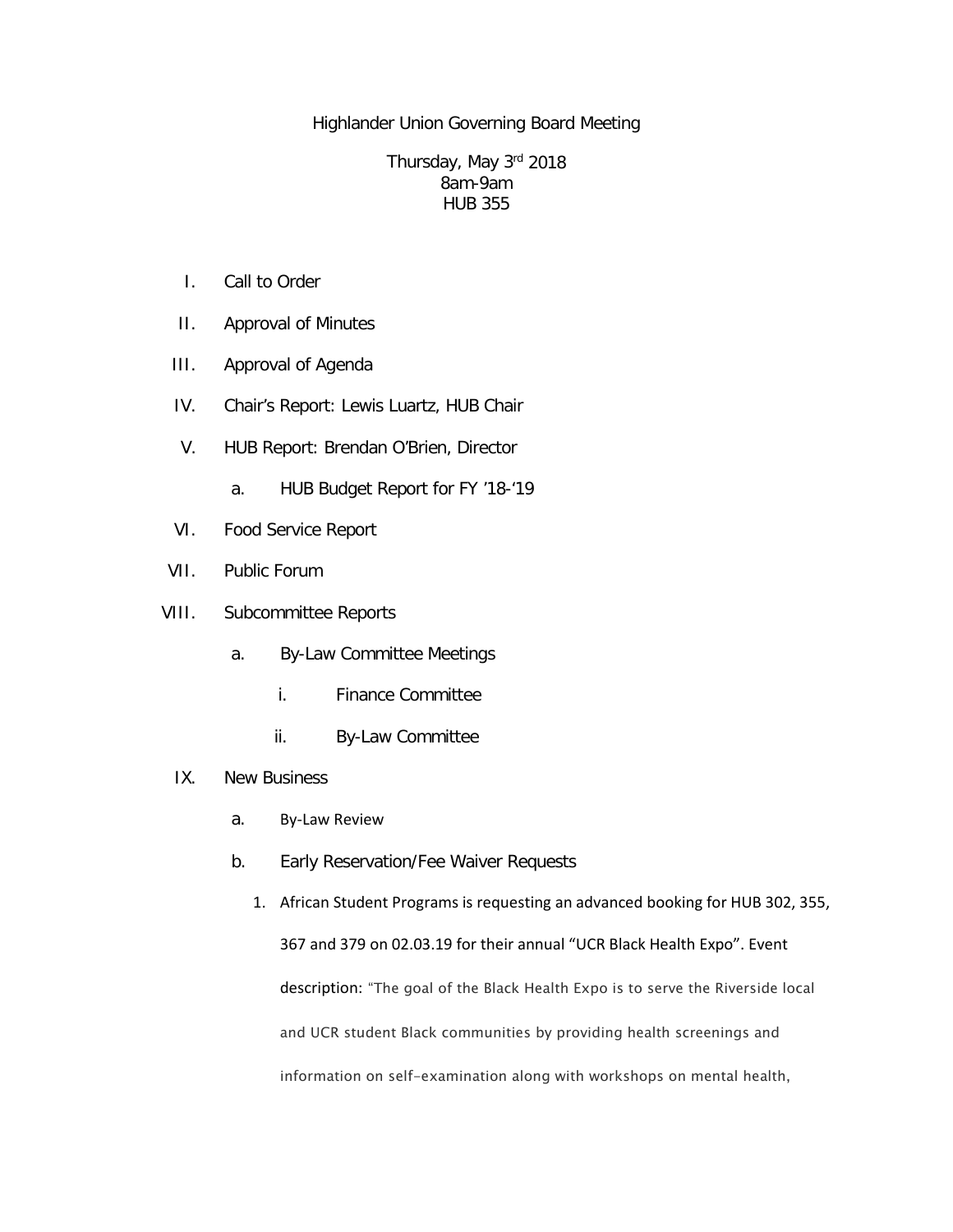diabetes, hypertension, nutrition, and fitness. In addition, healthy lifestyles are promoted."

- 2. African Student Programs is also requesting an advanced booking for HUB 302, 355, 367 and 379 on 12.10.18 for a Community College Student Summit. Event description:"A2MEND, Umoja and African Student Programs to host an African American Community College Student Summit- December 1 or 8. The Summit will focused on UC transfer students seeking careers within the Allied Health professions. This summit is designed to focus particular attention to African American males and to equip them with the tools necessary to ensure academic and career readiness."
- 3. CARE Office is requesting an advanced booking for HUB 379 on weekly Tuesday's in Fall Qt. 2018 for their "Yoga as Healing" programs. Event description: "Yoga as Healing is an eight-week yoga series for survivors of sexual trauma explores re-connection to the self through mind, body and spirit. This program provides survivors of sexual violence a means of becoming reacquainted with their bodies, helps them become grounded in the present moment, and allows them to explore the benefits of mindfulness as they connect breath to movement in guided practice and meditation.

Since our office provides confidential support services for survivors of sexual violence at UCR we are hoping to keep our programs centrally located given that we have a lot of materials that we utilize for these programs and also for the comfort of our clients participating in the yoga program."

4. CARE Office is also requesting an advanced booking for HUB 379 on weekly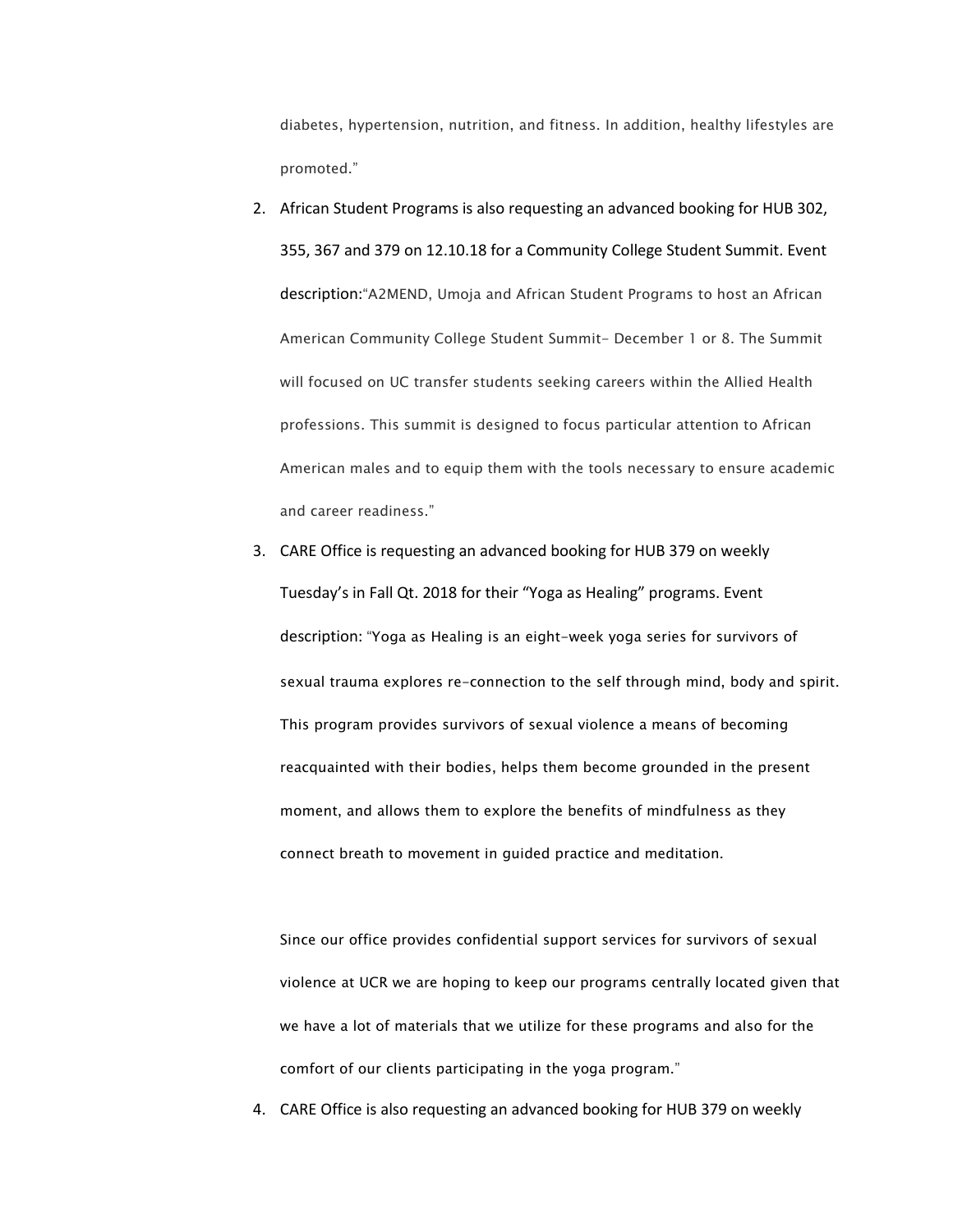Tuesday's in Winter Qt. 2019 for their "Yoga as Healing" programs. Event description: "Yoga as Healing is an eight-week yoga series for survivors of sexual trauma explores re-connection to the self through mind, body and spirit. This program provides survivors of sexual violence a means of becoming reacquainted with their bodies, helps them become grounded in the present moment, and allows them to explore the benefits of mindfulness as they connect breath to movement in guided practice and meditation.

Since our office provides confidential support services for survivors of sexual violence at UCR we are hoping to keep our programs centrally located given that we have a lot of materials that we utilize for these programs and also for the comfort of our clients participating in the yoga program."

5. Middle Eastern Student Center is requesting an advanced booking for all HUB 302 south, 355 and 269 04.15-18.19 for their "ME Week" events. Event Description: "ME Week is a week celebrating Middle Eastern culture through cultural events, academic lectures and student engagement. It is MESC's biggest event of the year."

Room list for corresponding days 4/15: HUB 355, HUB 269 4/16: HUB 260, HUB 355 4/17: HUB 355 4/18: HUB 302S.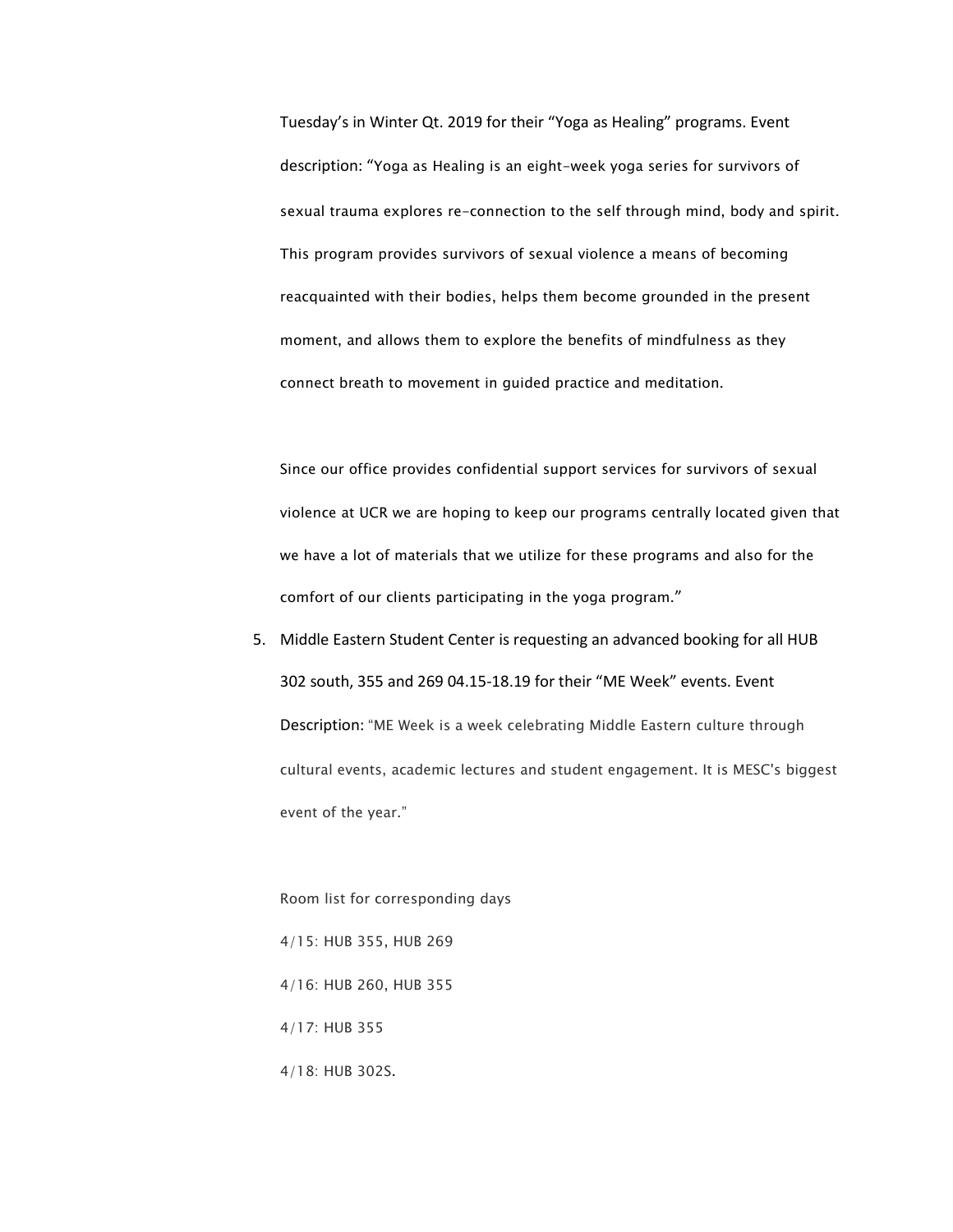- 6. Student Life is requesting an advanced booking for HUB 302 South on 10.02.18 and 10.09.18 for their "IFC Info Night". Event description: "IFC Info Night will be an opportunity to educate incoming students about the 8 member organizations of the Interfraternity Council. The evening will provide information to students about the community at large and how to be a member."
- 7. Undergraduate Admissions is requesting an advanced waiver for HUB 379, 367, 268, 260 and 265 on 09.28.18 for their "Winter Transfer Celebration" event. Event description: "Admitted winter term transfer students, invited for Next Steps presentations, college presentations, campus tours including general campus tour, housing, CNAS, and BCOE labs."
- 8. Undergraduate Admissions is requesting an advanced booking for HUB 269, 268, 260 and 265 on 10..19.18 for their "Transfer Day" event. Event description: "Prospective Transfer students are invited to Application and financial aid workshops; college sessions;

student organization fair; student panel.

- 9. Undergraduate Admissions is requesting an advanced booking for HUB 265 on 10.26.18 for their "My Black Excellence" event. Event description: "Prospective African American High school students are invited to attend a cultural experience of UCR education with academic and cultural workshops, resource tabling and a campus tour."
- 10. Undergraduate Admissions is requesting an advanced booking for all HUB rooms except 268 on 11.16.18 for their "Puente Day" event. Event description: "The purpose of these visits is to expose prospective students to the UCR culture and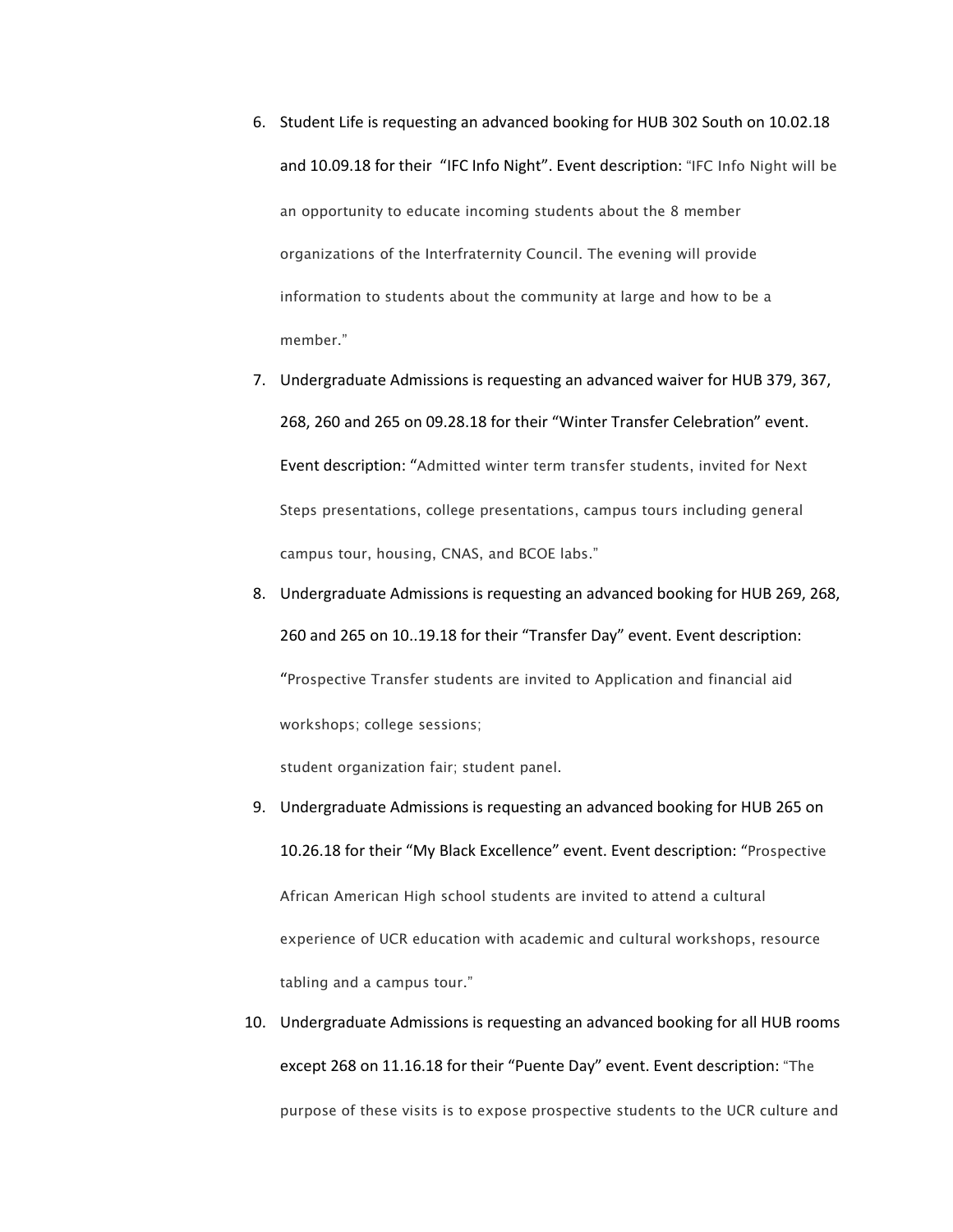answer any questions regarding application, admission, and enrollment to UCR."

- 11. Undergraduate Admissions is requesting an advanced booking for all HUB rooms on 01.10.19 for their "Community College Transfer Summit". Event description: "Community College counselors are invited to attend a series of college presentations, campus and Glen Mor tours, Financial Aid and Undergraduate Admissions presentations."
- 12. Undergraduate Admissions is requesting an advanced booking for all HUB rooms except 355 on 02.01.19 for their "R'Umjoa Day". Event description: "UMOJA is a community of educators and learners committed to the academic success, personal growth and self-actualization of African American and other students. Event is held to encourage African American students in their pursuit of higher education at UCR."
- 13. Undergraduate Admissions is requesting an advanced booking for all HUB rooms on 04.06.19 for their "Scholarship celebration" event. Event description: "Admitted students are invited to attend a day with college presentations, college expos and information sessions."
- 14. Undergraduate Admissions is requesting an advanced booking for all HUB rooms on 04.19.19 for their "Umoja Symposium". Event description: "UMOJA is a community of educators and learners committed to the academic success, personal growth and self-actualization of African American and other students. Event is held to encourage African American students in their pursuit of higher education at UCR."
- 15. Undergraduate Admissions is requesting an advanced booking for all HUB rooms except 302 South on 05.18.19 for their "Transfer Celebration". Event